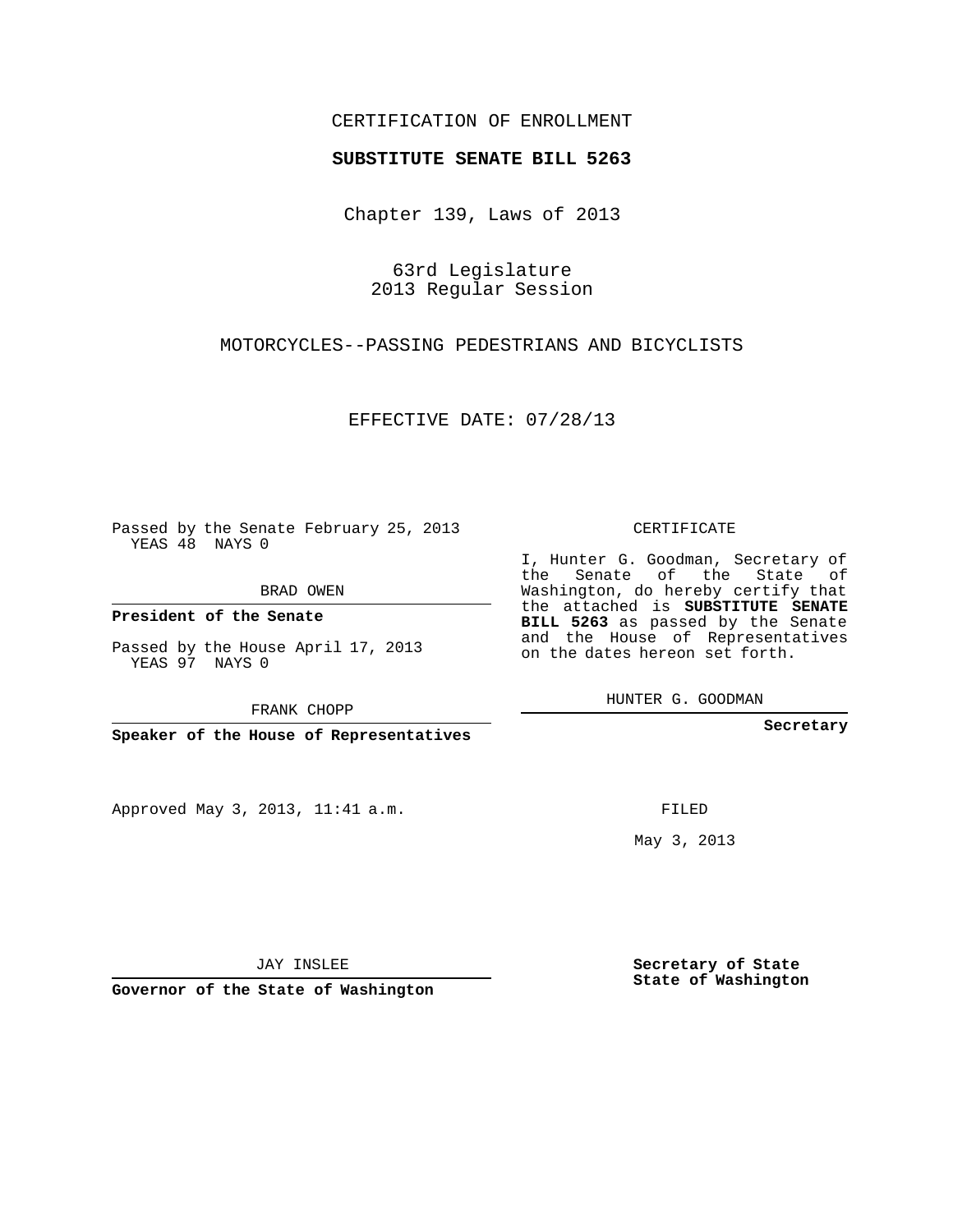## **SUBSTITUTE SENATE BILL 5263** \_\_\_\_\_\_\_\_\_\_\_\_\_\_\_\_\_\_\_\_\_\_\_\_\_\_\_\_\_\_\_\_\_\_\_\_\_\_\_\_\_\_\_\_\_

\_\_\_\_\_\_\_\_\_\_\_\_\_\_\_\_\_\_\_\_\_\_\_\_\_\_\_\_\_\_\_\_\_\_\_\_\_\_\_\_\_\_\_\_\_

Passed Legislature - 2013 Regular Session

**State of Washington 63rd Legislature 2013 Regular Session**

**By** Senate Transportation (originally sponsored by Senators Benton and King)

READ FIRST TIME 02/07/13.

 1 AN ACT Relating to motorcycles overtaking and passing pedestrians 2 and bicyclists; and amending RCW 46.61.608.

3 BE IT ENACTED BY THE LEGISLATURE OF THE STATE OF WASHINGTON:

 4 **Sec. 1.** RCW 46.61.608 and 1975 c 62 s 46 are each amended to read 5 as follows:

 (1) All motorcycles are entitled to full use of a lane and no motor vehicle shall be driven in such a manner as to deprive any motorcycle of the full use of a lane. This subsection shall not apply to motorcycles operated two abreast in a single lane.

10 (2) The operator of a motorcycle shall not overtake and pass in the 11 same lane occupied by the vehicle being overtaken. However, this 12 subsection shall not apply when the operator of a motorcycle overtakes 13 and passes a pedestrian or bicyclist while maintaining a safe passing 14 distance of at least three feet.

15 (3) No person shall operate a motorcycle between lanes of traffic 16 or between adjacent lines or rows of vehicles.

17 (4) Motorcycles shall not be operated more than two abreast in a 18 single lane.